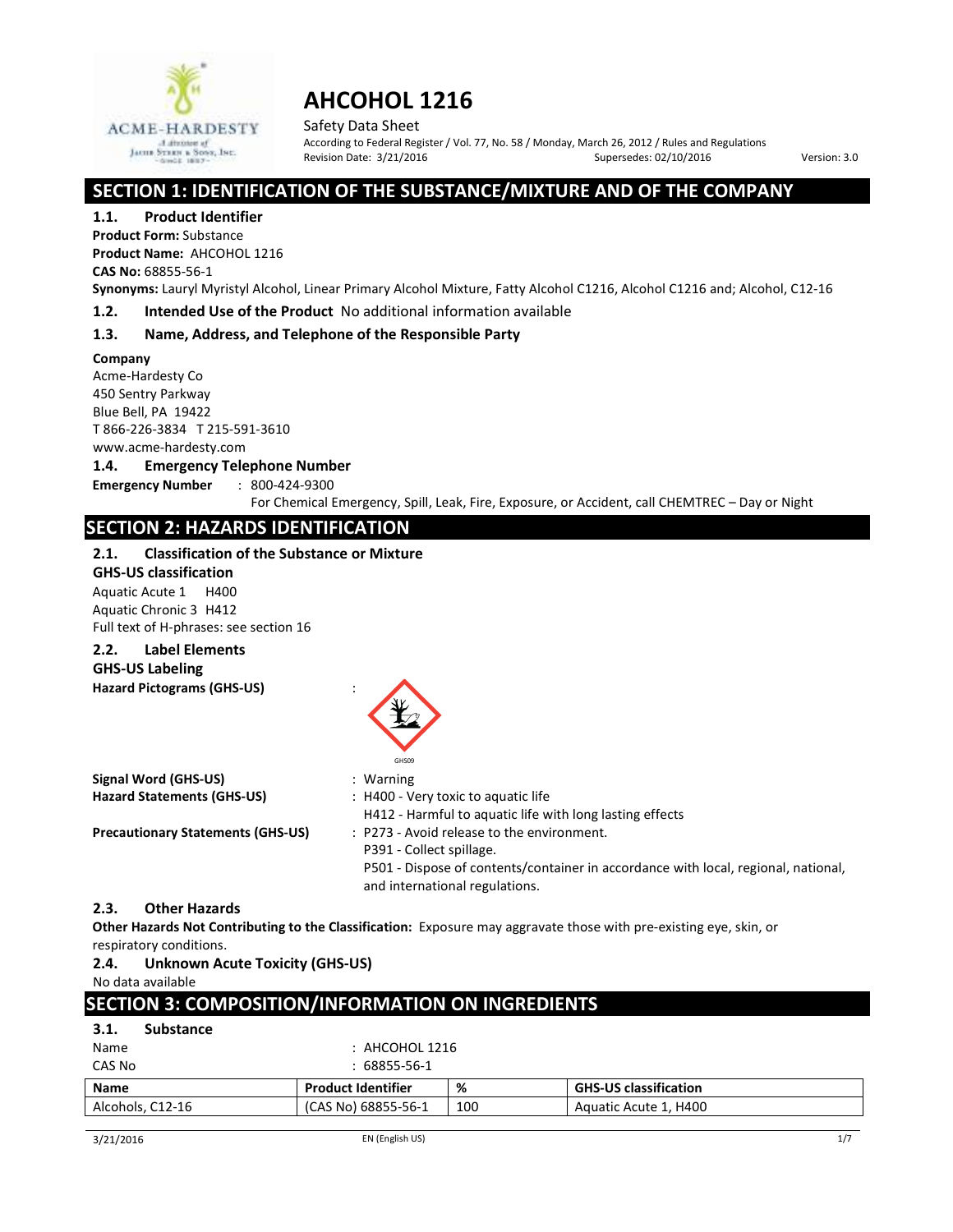#### Safety Data Sheet **=**

According to Federal Register / Vol. 77, No. 58 / Monday, March 26, 2012 / Rules and Regulations

Aquatic Chronic 3, H412

#### **3.2. Mixture**

Not applicable

Full text of H-phrases: see section 16

# **SECTION 4: FIRST AID MEASURES**

#### **4.1. Description of First Aid Measures**

**First-aid Measures General**: Never give anything by mouth to an unconscious person. If you feel unwell, seek medical advice (show the label where possible).

**First-aid Measures After Inhalation**: When symptoms occur: go into open air and ventilate suspected area. Obtain medical attention if breathing difficulty persists.

**First-aid Measures After Skin Contact**: Remove contaminated clothing. Drench affected area with water for at least 15 minutes. Obtain medical attention if irritation develops or persists.

**First-aid Measures After Eye Contact**: Rinse cautiously with water for at least 15 minutes. Remove contact lenses, if present and easy to do. Continue rinsing. Obtain medical attention.

**First-aid Measures After Ingestion**: Rinse mouth. Do NOT induce vomiting. Obtain medical attention.

#### **4.2. Most Important Symptoms and Effects, Both Acute and Delayed**

**Symptoms/Injuries:** Not expected to present a significant hazard under anticipated conditions of normal use.

**Symptoms/Injuries After Inhalation:** Prolonged exposure may cause irritation.

**Symptoms/Injuries After Skin Contact:** Prolonged exposure may cause skin irritation.

**Symptoms/Injuries After Eye Contact:** May cause slight irritation to eyes.

**Symptoms/Injuries After Ingestion:** Ingestion may cause adverse effects.

#### **4.3. Indication of Any Immediate Medical Attention and Special Treatment Needed**

If exposed or concerned, get medical advice and attention. If medical advice is needed, have product container or label at hand.

# **SECTION 5: FIREFIGHTING MEASURES**

#### **5.1. Extinguishing Media**

**Suitable Extinguishing Media:** Water spray, dry chemical, foam, carbon dioxide.

**Unsuitable Extinguishing Media:** Do not use a heavy water stream. Use of heavy stream of water may spread fire.

#### **5.2. Special Hazards Arising From the Substance or Mixture**

**Fire Hazard:** Not considered flammable but may burn at high temperatures.

**Explosion Hazard:** Product is not explosive.

**Reactivity:** Hazardous reactions will not occur under normal conditions.

#### **5.3. Advice for Firefighters**

**Precautionary Measures Fire:** Exercise caution when fighting any chemical fire.

**Firefighting Instructions:** Use water spray or fog for cooling exposed containers.

**Protection During Firefighting:** Do not enter fire area without proper protective equipment, including respiratory protection.

**Other Information:** Do not allow run-off from fire fighting to enter drains or water courses.

# **SECTION 6: ACCIDENTAL RELEASE MEASURES**

#### **6.1. Personal Precautions, Protective Equipment and Emergency Procedures**

**General Measures**: Avoid prolonged contact with eyes, skin and clothing. Avoid breathing (vapor, mist, spray).

#### **6.1.1. For Non-emergency Personnel**

**Protective Equipment:** Use appropriate personal protection equipment (PPE).

**Emergency Procedures:** Evacuate unnecessary personnel.

#### **6.1.2. For Emergency Responders**

**Protective Equipment:** Equip cleanup crew with proper protection.

**Emergency Procedures:** Ventilate area. Upon arrival at the scene, a first responder is expected to recognize the presence of dangerous goods, protect oneself and the public, secure the area, and call for the assistance of trained personnel as soon as conditions permit.

#### **6.2. Environmental Precautions**

Prevent entry to sewers and public waters. Avoid release to the environment. Collect spillage.

#### **6.3. Methods and Material for Containment and Cleaning Up**

**For Containment:** Contain any spills with dikes or absorbents to prevent migration and entry into sewers or streams. **Methods for Cleaning Up:** Clean up spills immediately and dispose of waste safely. Transfer spilled material to a suitable container for disposal. Contact competent authorities after a spill.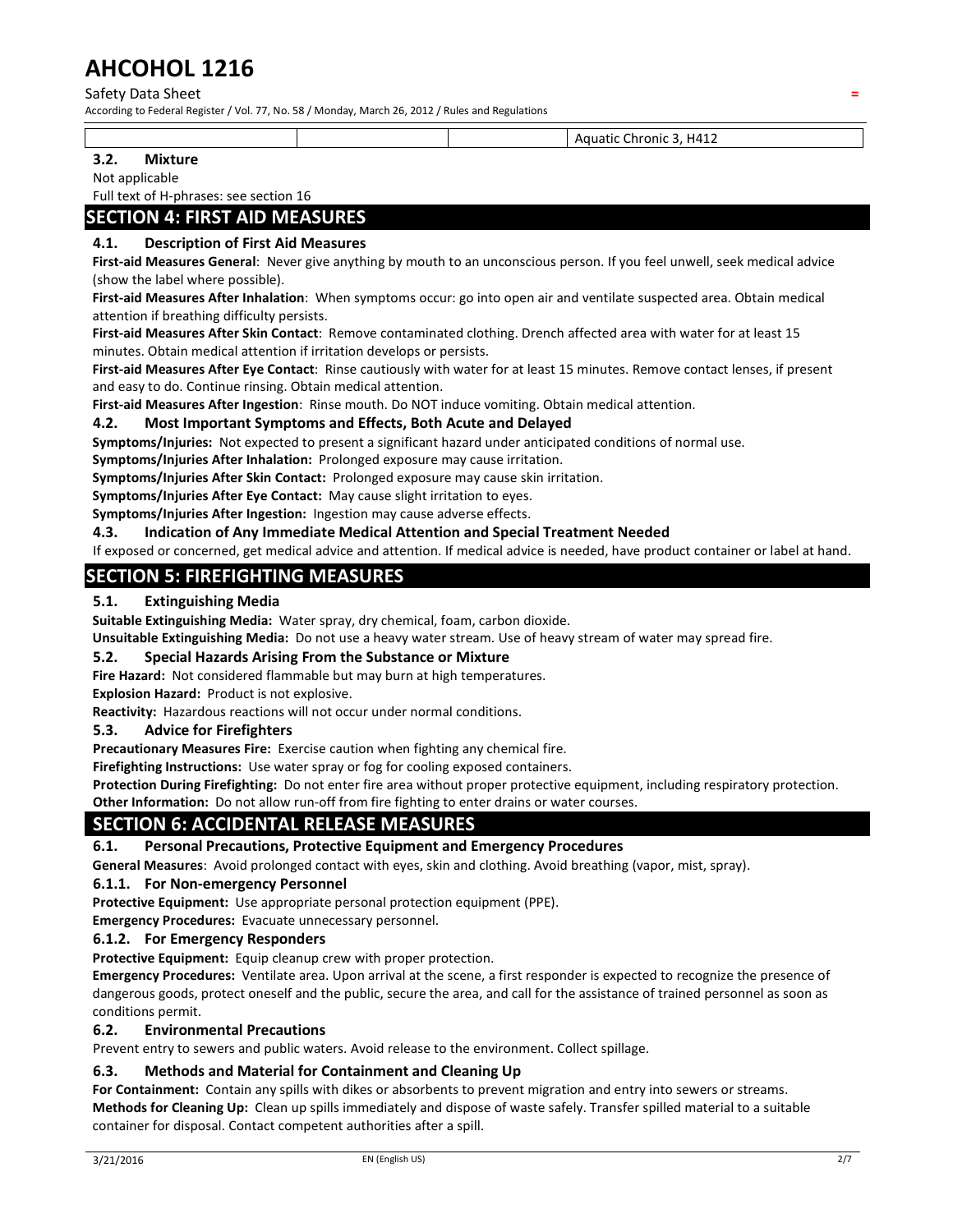#### Safety Data Sheet **=**

According to Federal Register / Vol. 77, No. 58 / Monday, March 26, 2012 / Rules and Regulations

#### **6.4. Reference to Other Sections**

See Heading 8. Exposure controls and personal protection. See Section 13, Disposal Considerations.

### **SECTION 7: HANDLING AND STORAGE**

#### **7.1. Precautions for Safe Handling**

**Precautions for Safe Handling:** Wash hands and other exposed areas with mild soap and water before eating, drinking or smoking and when leaving work. Avoid prolonged contact with eyes, skin and clothing. Avoid breathing vapors, mist, spray. **Hygiene Measures:** Handle in accordance with good industrial hygiene and safety procedures.

#### **7.2. Conditions for Safe Storage, Including Any Incompatibilities**

**Technical Measures:** Comply with applicable regulations.

**Storage Conditions:** Keep container closed when not in use. Store in a dry, cool place. Keep/Store away from direct sunlight, extremely high or low temperatures and incompatible materials.

**Incompatible Products:** Strong acids, strong bases, strong oxidizers.

**Incompatible Materials:** Sources of ignition. Direct sunlight.

**7.3. Specific End Use(s)** No additional information available

# **SECTION 8: EXPOSURE CONTROLS/PERSONAL PROTECTION**

#### **8.1. Control Parameters**

For substances listed in section 3 that are not listed here, there are no established exposure limits from the manufacturer, supplier, importer, or the appropriate advisory agency including: ACGIH (TLV), AIHA (WEEL), NIOSH (REL), or OSHA (PEL).

#### **8.2. Exposure Controls**

| <b>Appropriate Engineering Controls</b>  | : Emergency eye wash fountains and safety showers should be available in the<br>immediate vicinity of any potential exposure. Ensure adequate ventilation,<br>especially in confined areas. Ensure all national/local regulations are observed.                       |
|------------------------------------------|-----------------------------------------------------------------------------------------------------------------------------------------------------------------------------------------------------------------------------------------------------------------------|
| <b>Personal Protective Equipment</b>     | : Gloves. Protective clothing. Protective goggles.                                                                                                                                                                                                                    |
| <b>Materials for Protective Clothing</b> | : Chemically resistant materials and fabrics.                                                                                                                                                                                                                         |
| <b>Hand Protection</b>                   | : Wear protective gloves.                                                                                                                                                                                                                                             |
| <b>Eve Protection</b>                    | : Chemical safety goggles.                                                                                                                                                                                                                                            |
| <b>Skin and Body Protection</b>          | : Wear suitable protective clothing.                                                                                                                                                                                                                                  |
| <b>Respiratory Protection</b>            | : If exposure limits are exceeded or irritation is experienced, approved respiratory<br>protection should be worn. In case of inadequate ventilation, oxygen deficient<br>atmosphere, or where exposure levels are not known wear approved respiratory<br>protection. |

**Other Information included** : When using, do not eat, drink or smoke.

# **SECTION 9: PHYSICAL AND CHEMICAL PROPERTIES**

#### **9.1. Information on Basic Physical and Chemical Properties**

| <b>Physical State</b>                             | : Liguid                                           |
|---------------------------------------------------|----------------------------------------------------|
| Appearance                                        | : Colorless liquid to semi-solid                   |
| Odor                                              | : Fresh waxy, characteristic odor                  |
| <b>Odor Threshold</b>                             | : No data available                                |
| рH                                                | : No data available                                |
| <b>Relative Evaporation Rate (butylacetate=1)</b> | : No data available                                |
| <b>Melting Point</b>                              | : $18 - 23$ °C (80.6 - 84.2 °F)                    |
| <b>Freezing Point</b>                             | : No data available                                |
| <b>Boiling Point</b>                              | : 250 - 295 °C @760 mm Hg (482 - 563 °F)           |
| <b>Flash Point</b>                                | : 121 (121 - 145) °C PMCC (249.8 (249.8 - 293) °F) |
| <b>Auto-ignition Temperature</b>                  | : $250 - 280$ °C (482 - 536 °F)                    |
| <b>Decomposition Temperature</b>                  | : No data available                                |
| Flammability (solid, gas)                         | : No data available                                |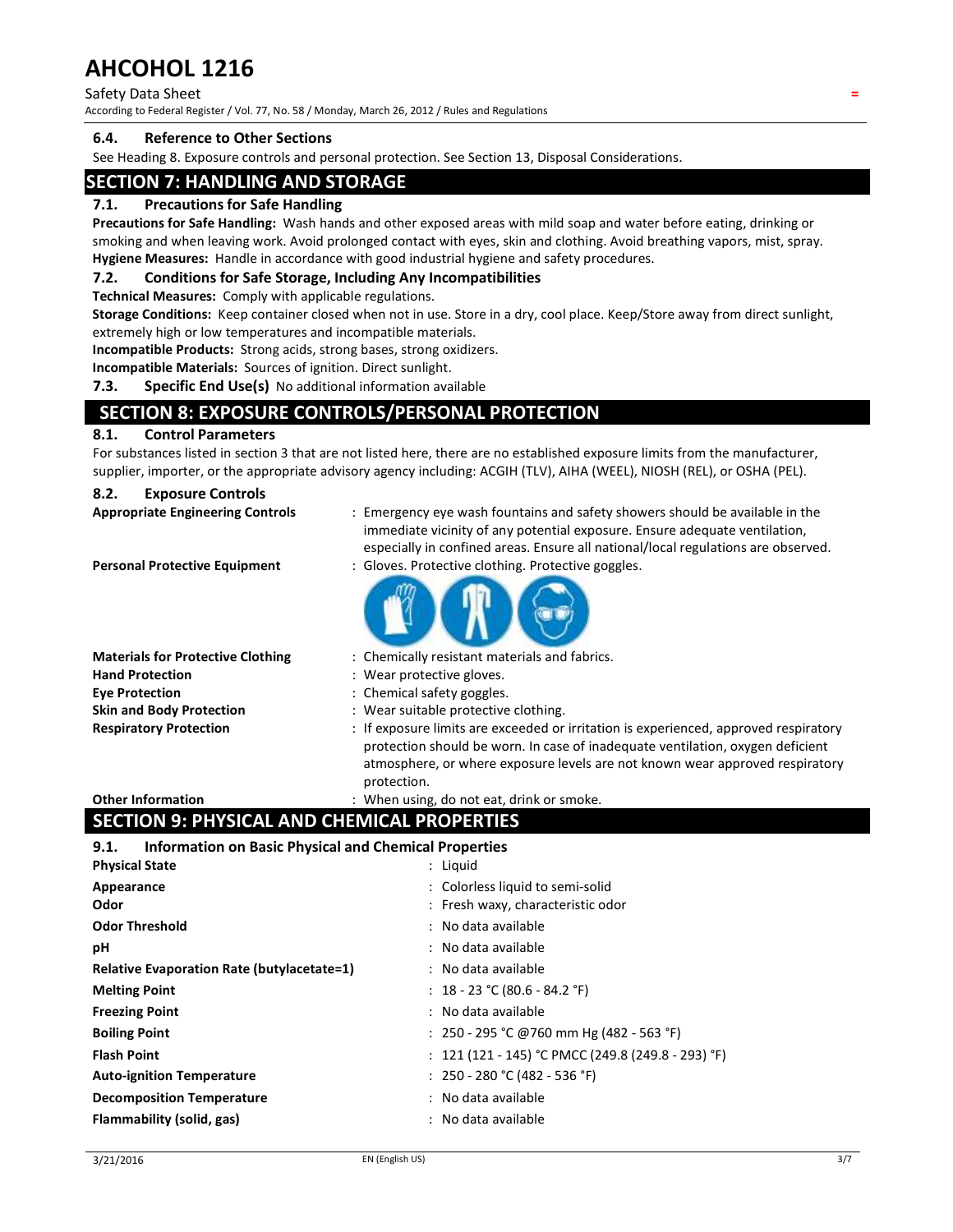Safety Data Sheet **=**

According to Federal Register / Vol. 77, No. 58 / Monday, March 26, 2012 / Rules and Regulations

| <b>Vapor Pressure</b>                         | : $< 1$ mm Hg @20°C                |
|-----------------------------------------------|------------------------------------|
| Relative Vapor Density at 20 °C               | : No data available                |
| <b>Relative Density</b>                       | : No data available                |
| <b>Specific Gravity</b>                       | $: 0.823 \text{ } @35^{\circ}C$    |
| Solubility                                    | : Water: Negligible @ 25°C (77° F) |
| <b>Partition Coefficient: N-Octanol/Water</b> | : Not available                    |
| <b>Viscosity</b>                              | : 11 - 13 mPa.s @ 30°C             |
| <b>Explosive Properties</b>                   | : No data available                |
| <b>Oxidizing Properties</b>                   | : No data available                |
| <b>Explosive Limits</b>                       | : No data available                |
| <b>Explosive Limit, Vol% in Air</b>           | : $\approx$ 0.5 – 5.1 %            |

**9.2. Other Information** No additional information available

# **SECTION 10: STABILITY AND REACTIVITY**

**10.1 Reactivity:** Hazardous reactions will not occur under normal conditions.

**10.2 Chemical Stability:** Stable under recommended handling and storage conditions (see section 7).

**10.3 Possibility of Hazardous Reactions:** Hazardous polymerization will not occur. Violent reactions possible with acid, acid chlorides, acid anhydrides and oxidizing agents.

**10.4 Conditions to Avoid:** Direct sunlight, extremely high or low temperatures, and incompatible materials.

**10.5 Incompatible Materials:** Strong acids, strong bases, strong oxidizers.

**10.6 Hazardous Decomposition Products:** Not available

### **SECTION 11: TOXICOLOGICAL INFORMATION**

#### **11.1. Information On Toxicological Effects**

**Acute Toxicity** : Not classified

|  |  | AHCOHOL 1216 (68855-56-1) |  |
|--|--|---------------------------|--|
|--|--|---------------------------|--|

| . <del>.</del><br>--------    |                |
|-------------------------------|----------------|
| Alcohols, C12-16 (68855-56-1) |                |
| LD50 Oral Rat                 | $>$ 5000 mg/kg |
| LD50 Dermal Rabbit            | > 10200 mg/kg  |
|                               |                |

**Skin Corrosion/Irritation**: Not classified

**Serious Eye Damage/Irritation**: Not classified

**Respiratory or Skin Sensitization**: Not classified

**Germ Cell Mutagenicity:** Not classified

**Carcinogenicity**: Not classified

**AHCOHOL 1216 (68855-56-1)** 

**Reproductive Toxicity**: Not classified

**Specific Target Organ Toxicity (Single Exposure)**: Not classified

**AHCOHOL 1216 (68855-56-1)** 

**Specific Target Organ Toxicity (Repeated Exposure):** Not classified

**Aspiration Hazard:** Not classified

**Potential Adverse Human Health Effects and Symptoms:** Based on available data, the classification criteria are not met. **Symptoms/Injuries After Inhalation:** Prolonged exposure may cause irritation.

**Symptoms/Injuries After Skin Contact:** Prolonged exposure may cause skin irritation.

**Symptoms/Injuries After Eye Contact:** May cause slight irritation to eyes.

**Symptoms/Injuries After Ingestion:** Ingestion may cause adverse effects.

# **SECTION 12: ECOLOGICAL INFORMATION**

#### **12.1. Toxicity**

| Ecology - General             | : Very toxic to aquatic life. Harmful to aquatic life with long lasting effects. |
|-------------------------------|----------------------------------------------------------------------------------|
| AHCOHOL 1216 (68855-56-1)     |                                                                                  |
| Alcohols, C12-16 (68855-56-1) |                                                                                  |
| LC50 Fish 1                   | 1.01 mg/l (Exposure time: 96 h - Species: Pimephales promelas [flow-through])    |
| EC50 Daphnia 1                | 320 mg/l (Exposure time: 48 h - Species: Daphnia magna)                          |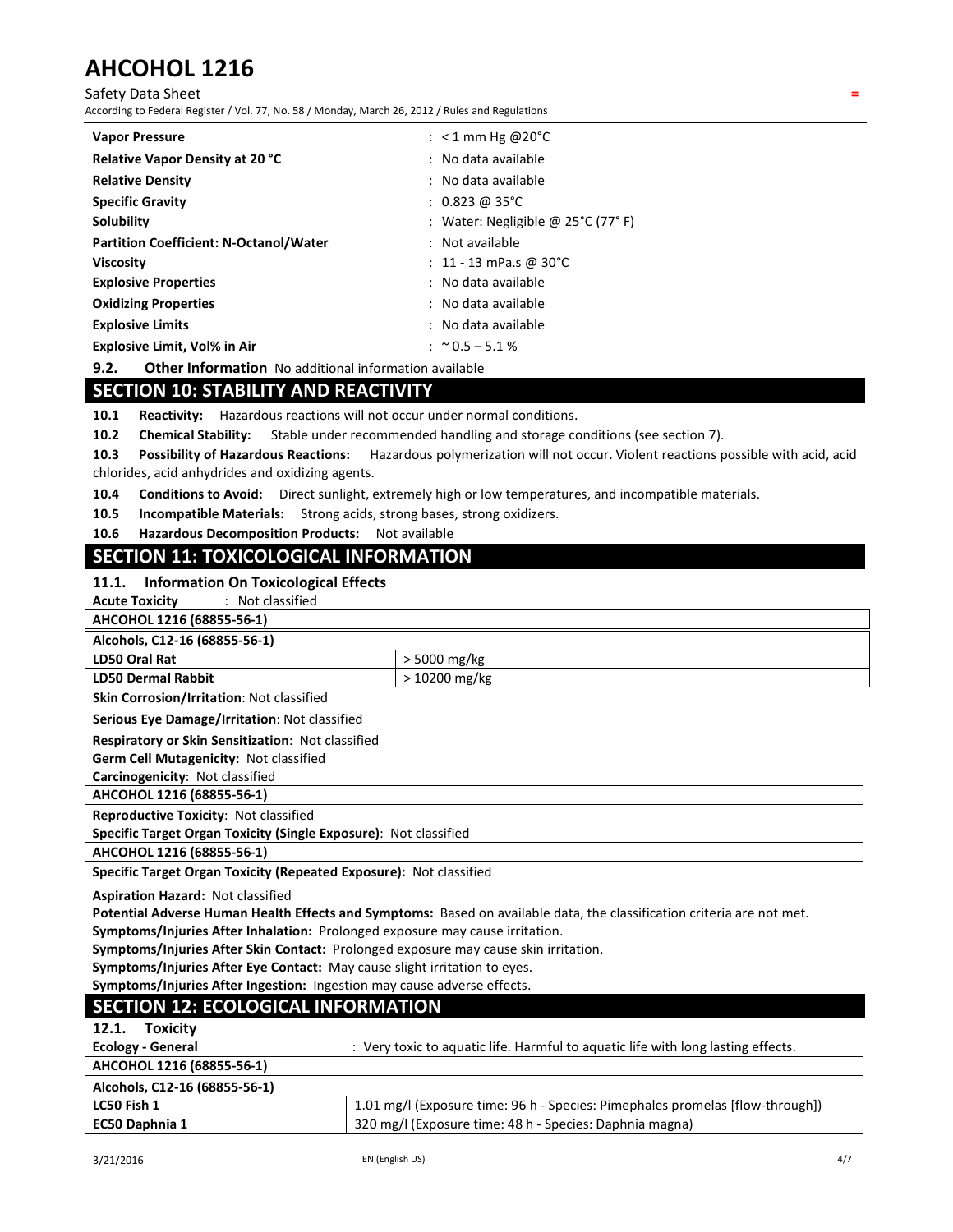#### Safety Data Sheet **=**

According to Federal Register / Vol. 77, No. 58 / Monday, March 26, 2012 / Rules and Regulations

| <b>LC 50 Fish 2</b><br>0.1855 mg/l (Exposure time: 96 h - Species: Pimephales promelas) |                  |  |
|-----------------------------------------------------------------------------------------|------------------|--|
| <b>NOEC chronic fish</b>                                                                | $0.8$ mg/l       |  |
| <b>Persistence and Degradability</b><br>12.2.                                           |                  |  |
| AHCOHOL 1216 (68855-56-1)                                                               |                  |  |
| <b>Persistence and Degradability</b>                                                    | Not established. |  |
| <b>Bioaccumulative Potential</b><br>12.3.                                               |                  |  |
| AHCOHOL 1216 (68855-56-1)                                                               |                  |  |
| <b>Bioaccumulative Potential</b>                                                        | Not established. |  |
| Alcohols, C12-16 (68855-56-1)                                                           |                  |  |
| <b>BCF fish 1</b>                                                                       | 56               |  |
| Log Pow                                                                                 | $5.36 - 6.65$    |  |

**12.4. Mobility in Soil** No additional information available

#### **12.5. Other Adverse Effects**

**Other Information** : Avoid release to the environment.

### **SECTION 13: DISPOSAL CONSIDERATIONS**

#### **13.1. Waste treatment methods**

**Waste Disposal Recommendations:** Dispose of contents/container in accordance with local, regional, national, and international regulations.

**Additional Information:** Container may remain hazardous when empty. Continue to observe all precautions.

**Ecology – Waste Materials:** Avoid release to the environment. This material is hazardous to the aquatic environment. Keep out of sewers and waterways.

### **SECTION 14: TRANSPORT INFORMATION**

In Accordance With ICAO/IATA/IMDG/DOT

#### **14.1. UN Number**

**UN-No.(DOT)** : 3082

**DOT NA no.** UN3082

#### **14.2. UN Proper Shipping Name**

- **Proper Shipping Name (DOT)** : Environmentally hazardous substances, liquid, n.o.s.
- **Transport hazard class(es) (DOT)** : 9 Class 9 Miscellaneous hazardous material 49 CFR 173.140
- **Hazard Labels (DOT)** : 9 Class 9 (Miscellaneous dangerous materials)



**Packing Group (DOT) 1988 111 Minor Danger** 

- **DOT Symbols DOT Symbols : G** Identifies PSN requiring a technical name
	-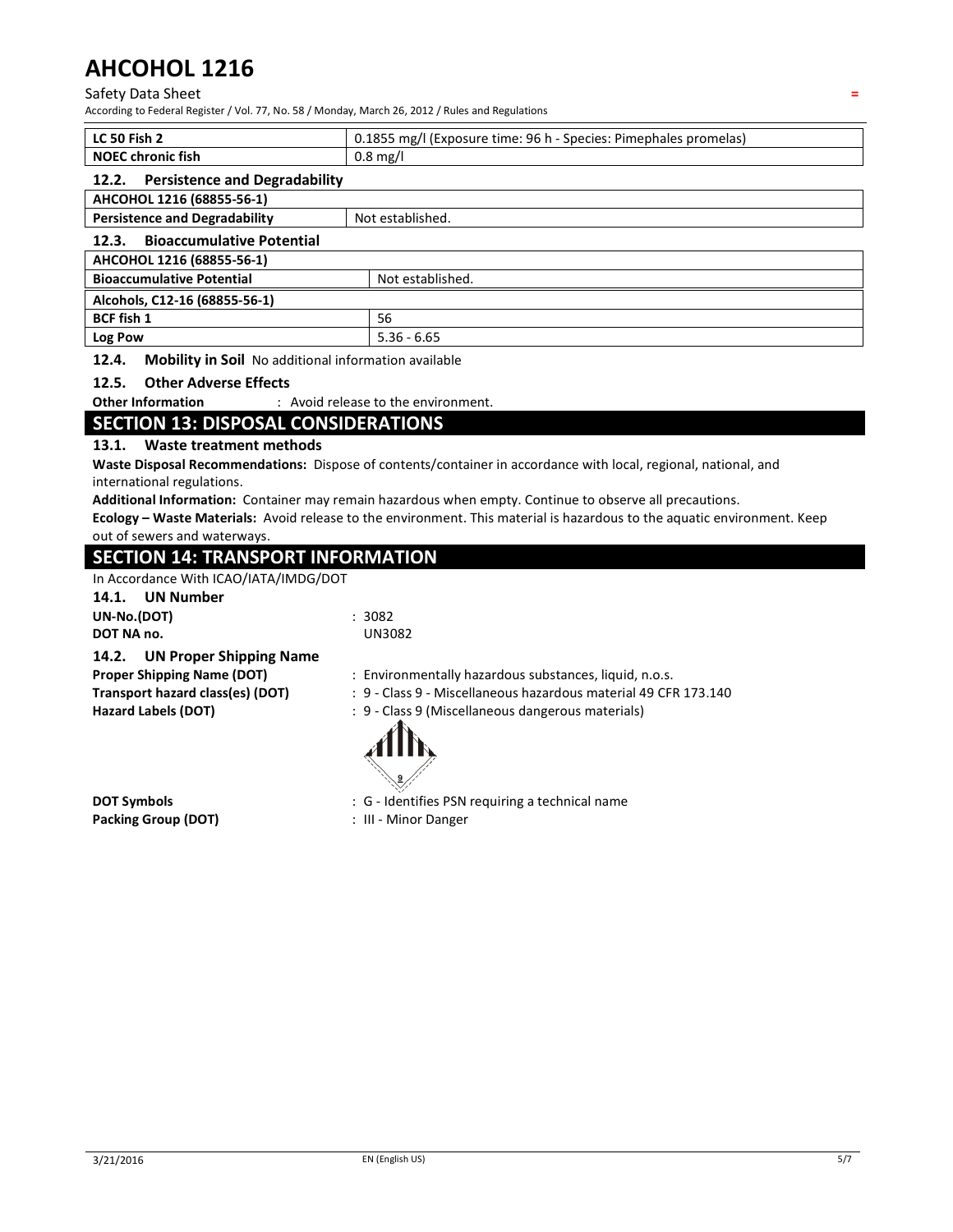### Safety Data Sheet **=**

According to Federal Register / Vol. 77, No. 58 / Monday, March 26, 2012 / Rules and Regulations

| DOT Special Provisions (49 CFR 172.102)                                                            | : 8 - A hazardous substance that is not a hazardous waste may be shipped under the<br>shipping description "Other regulated substances, liquid or solid, n.o.s.", as<br>appropriate. In addition, for solid materials, special provision B54 applies.<br>146 - This description may be used for a material that poses a hazard to the<br>environment but does not meet the definition for a hazardous waste or a<br>hazardous substance, as defined in 171.8 of this subchapter, or any hazard class as<br>defined in Part 173 of this subchapter, if it is designated as environmentally<br>hazardous by the Competent Authority of the country of origin, transit or<br>destination.<br>173 - An appropriate generic entry may be used for this material.<br>335 - Mixtures of solids that are not subject to this subchapter and<br>environmentally hazardous liquids or solids may be classified as "Environmentally<br>hazardous substances, solid, n.o.s," UN3077 and may be transported under this<br>entry, provided there is no free liquid visible at the time the material is loaded or<br>at the time the packaging or transport unit is closed. Each transport unit must be<br>leak-proof when used as bulk packaging.<br>IB3 - Authorized IBCs: Metal (31A, 31B and 31N); Rigid plastics (31H1 and 31H2);<br>Composite (31HZ1 and 31HA2, 31HB2, 31HN2, 31HD2 and 31HH2). Additional<br>Requirement: Only liquids with a vapor pressure less than or equal to 110 kPa at<br>50 C (1.1 bar at 122 F), or 130 kPa at 55 C (1.3 bar at 131 F) are authorized, except<br>for UN2672 (also see Special Provision IP8 in Table 2 for UN2672).<br>T4 - 2.65 178.274(d)(2) Normal 178.275(d)(3)<br>TP1 - The maximum degree of filling must not exceed the degree of filling<br>determined by the following: Degree of filling = $97 / (1 + a (tr - tf))$ Where: tr is the<br>maximum mean bulk temperature during transport, and tf is the temperature in<br>degrees celsius of the liquid during filling.<br>TP29 - A portable tank having a minimum test pressure of 1.5 bar (150.0 kPa) may<br>be used provided the calculated test pressure is 1.5 bar or less based on the<br>MAWP of the hazardous materials, as defined in 178.275 of this subchapter, where |
|----------------------------------------------------------------------------------------------------|---------------------------------------------------------------------------------------------------------------------------------------------------------------------------------------------------------------------------------------------------------------------------------------------------------------------------------------------------------------------------------------------------------------------------------------------------------------------------------------------------------------------------------------------------------------------------------------------------------------------------------------------------------------------------------------------------------------------------------------------------------------------------------------------------------------------------------------------------------------------------------------------------------------------------------------------------------------------------------------------------------------------------------------------------------------------------------------------------------------------------------------------------------------------------------------------------------------------------------------------------------------------------------------------------------------------------------------------------------------------------------------------------------------------------------------------------------------------------------------------------------------------------------------------------------------------------------------------------------------------------------------------------------------------------------------------------------------------------------------------------------------------------------------------------------------------------------------------------------------------------------------------------------------------------------------------------------------------------------------------------------------------------------------------------------------------------------------------------------------------------------------------------------------------------------------------------------------------------------------------------------------------------|
| <b>DOT Packaging Exceptions (49 CFR</b>                                                            | the test pressure is 1.5 times the MAWP.<br>: 155                                                                                                                                                                                                                                                                                                                                                                                                                                                                                                                                                                                                                                                                                                                                                                                                                                                                                                                                                                                                                                                                                                                                                                                                                                                                                                                                                                                                                                                                                                                                                                                                                                                                                                                                                                                                                                                                                                                                                                                                                                                                                                                                                                                                                         |
| 173.xxx)                                                                                           |                                                                                                                                                                                                                                                                                                                                                                                                                                                                                                                                                                                                                                                                                                                                                                                                                                                                                                                                                                                                                                                                                                                                                                                                                                                                                                                                                                                                                                                                                                                                                                                                                                                                                                                                                                                                                                                                                                                                                                                                                                                                                                                                                                                                                                                                           |
| <b>DOT Packaging Non Bulk (49 CFR</b><br>173.xxx)                                                  | : 203                                                                                                                                                                                                                                                                                                                                                                                                                                                                                                                                                                                                                                                                                                                                                                                                                                                                                                                                                                                                                                                                                                                                                                                                                                                                                                                                                                                                                                                                                                                                                                                                                                                                                                                                                                                                                                                                                                                                                                                                                                                                                                                                                                                                                                                                     |
| DOT Packaging Bulk (49 CFR 173.xxx)<br>14.3. Additional Information                                | : 241                                                                                                                                                                                                                                                                                                                                                                                                                                                                                                                                                                                                                                                                                                                                                                                                                                                                                                                                                                                                                                                                                                                                                                                                                                                                                                                                                                                                                                                                                                                                                                                                                                                                                                                                                                                                                                                                                                                                                                                                                                                                                                                                                                                                                                                                     |
| <b>Emergency Response Guide (ERG)</b><br><b>Number</b>                                             | : 171                                                                                                                                                                                                                                                                                                                                                                                                                                                                                                                                                                                                                                                                                                                                                                                                                                                                                                                                                                                                                                                                                                                                                                                                                                                                                                                                                                                                                                                                                                                                                                                                                                                                                                                                                                                                                                                                                                                                                                                                                                                                                                                                                                                                                                                                     |
| <b>Other information</b>                                                                           | : No supplementary information available.                                                                                                                                                                                                                                                                                                                                                                                                                                                                                                                                                                                                                                                                                                                                                                                                                                                                                                                                                                                                                                                                                                                                                                                                                                                                                                                                                                                                                                                                                                                                                                                                                                                                                                                                                                                                                                                                                                                                                                                                                                                                                                                                                                                                                                 |
| <b>Transport by Sea</b>                                                                            |                                                                                                                                                                                                                                                                                                                                                                                                                                                                                                                                                                                                                                                                                                                                                                                                                                                                                                                                                                                                                                                                                                                                                                                                                                                                                                                                                                                                                                                                                                                                                                                                                                                                                                                                                                                                                                                                                                                                                                                                                                                                                                                                                                                                                                                                           |
| <b>DOT Vessel Stowage Location</b>                                                                 | : A - The material may be stowed "on deck" or "under deck" on a cargo vessel and<br>on a passenger vessel.                                                                                                                                                                                                                                                                                                                                                                                                                                                                                                                                                                                                                                                                                                                                                                                                                                                                                                                                                                                                                                                                                                                                                                                                                                                                                                                                                                                                                                                                                                                                                                                                                                                                                                                                                                                                                                                                                                                                                                                                                                                                                                                                                                |
| <b>Air Transport</b><br><b>DOT Quantity Limitations Passenger</b><br>Aircraft/Rail (49 CFR 173.27) | : No limit                                                                                                                                                                                                                                                                                                                                                                                                                                                                                                                                                                                                                                                                                                                                                                                                                                                                                                                                                                                                                                                                                                                                                                                                                                                                                                                                                                                                                                                                                                                                                                                                                                                                                                                                                                                                                                                                                                                                                                                                                                                                                                                                                                                                                                                                |
| <b>DOT Quantity Limitations Cargo Aircraft</b><br>Only (49 CFR 175.75)                             | : No limit                                                                                                                                                                                                                                                                                                                                                                                                                                                                                                                                                                                                                                                                                                                                                                                                                                                                                                                                                                                                                                                                                                                                                                                                                                                                                                                                                                                                                                                                                                                                                                                                                                                                                                                                                                                                                                                                                                                                                                                                                                                                                                                                                                                                                                                                |
| <b>SECTION 15: REGULATORY INFORMATION</b>                                                          |                                                                                                                                                                                                                                                                                                                                                                                                                                                                                                                                                                                                                                                                                                                                                                                                                                                                                                                                                                                                                                                                                                                                                                                                                                                                                                                                                                                                                                                                                                                                                                                                                                                                                                                                                                                                                                                                                                                                                                                                                                                                                                                                                                                                                                                                           |
| <b>US Federal Regulations</b><br>15.1                                                              |                                                                                                                                                                                                                                                                                                                                                                                                                                                                                                                                                                                                                                                                                                                                                                                                                                                                                                                                                                                                                                                                                                                                                                                                                                                                                                                                                                                                                                                                                                                                                                                                                                                                                                                                                                                                                                                                                                                                                                                                                                                                                                                                                                                                                                                                           |

**Alcohols, C12-16 (68855-56-1)** 

Listed on the United States TSCA (Toxic Substances Control Act) inventory

**15.2 US State Regulations** Neither this product nor its chemical components appear on any US state lists.

# **SECTION 16: OTHER INFORMATION**